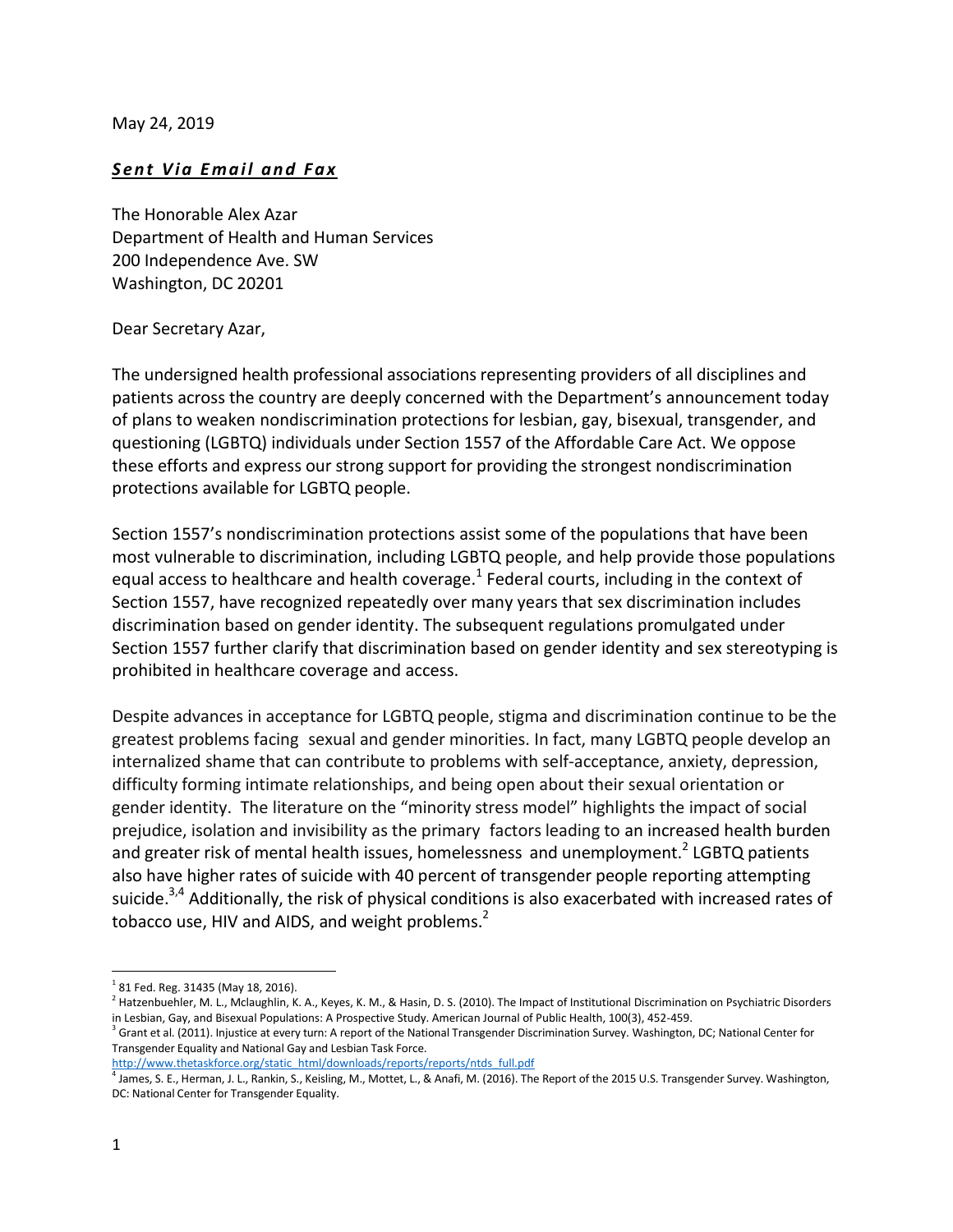LGBTQ patients are already more likely to delay getting necessary medical care. In the latest Report of the 2015 U.S. Transgender Survey, nearly one in four respondents reported not seeing a doctor when they needed to for fear of being mistreated. For those that had sought health services in the last year, respondents reported having at least one negative experience, such as refusal of treatment or having to teach the provider about transgender people.<sup>4</sup> Moreover, the lack of data in national surveys and administrative claims make it a challenge to comprehensively study disparities in this population, and more research is needed to enhance clinical care. 5

The data that we do have indicates that discrimination has detrimental impacts on the physical and mental health of the LGBTQ population.<sup>6</sup> To reduce the cost of health care and achieve our goal of creating a healthier nation, the specific needs of LGBTQ patients must be examined and effectively addressed.

All the undersigned associations have adopted policies or otherwise support addressing the specific health concerns of LGBTQ people, including opposition to discrimination in health care and insurance coverage based on an individual's sexual orientation or gender identity. As part of that commitment, our organizations support public and private health insurance coverage for treatment of gender dysphoria when medically necessary.

In sum, we stand firmly behind Section 1557's gender identity protections and oppose any modifications to the rule that would weaken those protections and thereby jeopardize the health and well-being of LGBTQ populations.

We urge you to reconsider plans to revise the Section 1557 regulations and ensure HHS adopts strategies to focus on better access to health services and improved health outcomes for the millions of LGBTQ people in the United States.

Sincerely,

American Academy of Nursing American Academy of PAs American Academy of Pediatrics American Academy of Psychiatry and The Law American Association for Geriatric Psychiatry American College Health Association American College of Physicians American Medical Association American Medical Student Association American Medical Women's Association American Nurses Association American Pediatric Surgical Association

 $\overline{a}$ 5 Reisner et al. (2016). Global Health Burden and Needs of Transgender Populations: A Review. *The Lancet*, 388, 412-436.

<sup>&</sup>lt;sup>6</sup> Hatzenbuehler ML, McLaughlin, KA, Keyes, KM, Hasin, DS. (2010). The Impact of Institutional Discrimination on Psychiatric Disorders in Lesbian, Gay, and Bisexual Populations: A Prospective Study. American Journal of Public Health, 100(3), 452-459.